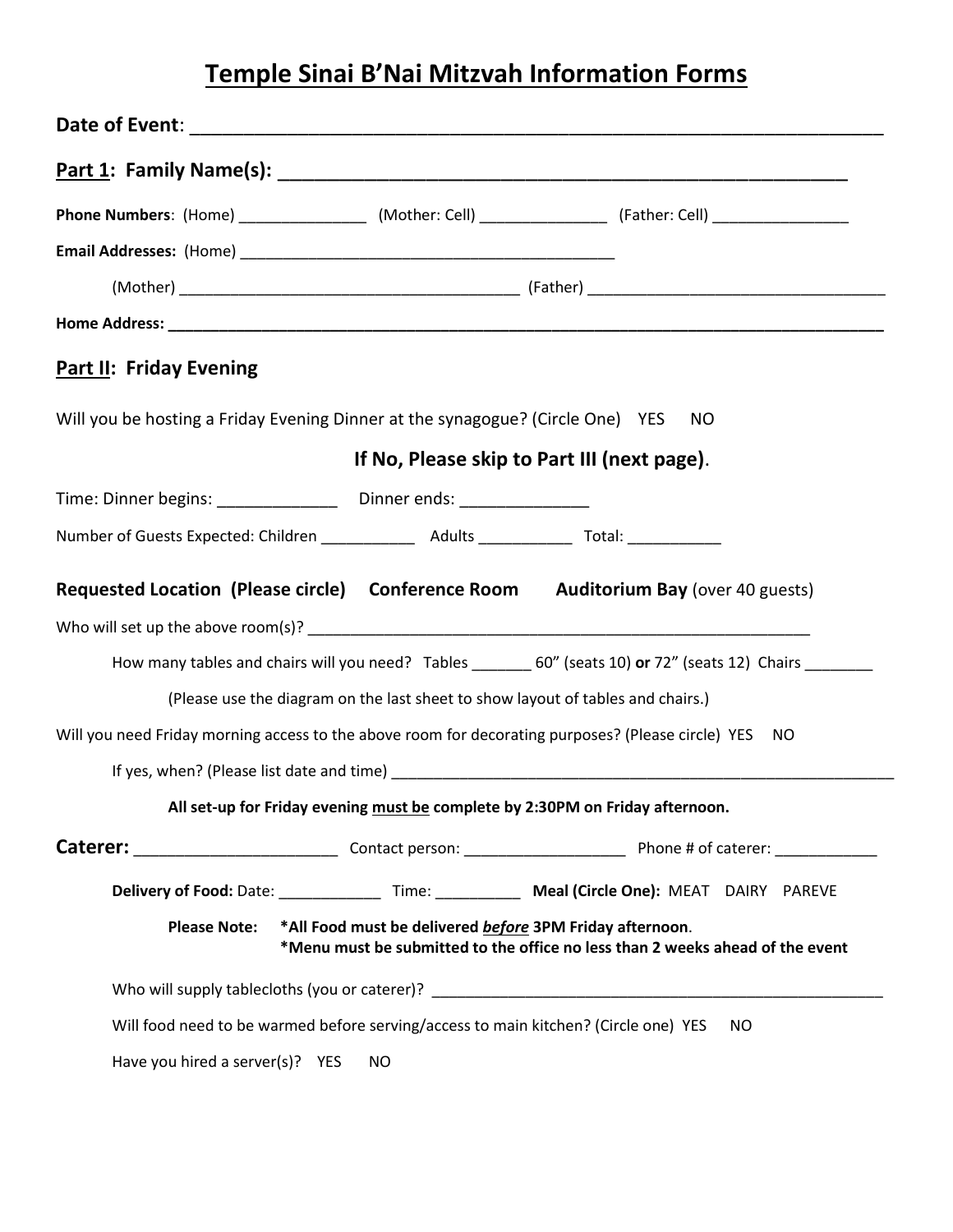#### **PART III:** Shabbat Morning **Family Name:** Family Name:

Will you be ordering fresh flowers for the Bimah? (Please circle) YES NO

If yes, who is florist: \_\_\_\_\_\_\_\_\_\_\_\_\_\_\_\_\_\_\_\_\_\_\_\_\_\_\_\_\_\_ When is delivery? \_\_\_\_\_\_\_\_\_\_\_\_\_\_\_\_\_

Will you be ordering "Because We Care" baskets for the bimah? (215.635.4774 to order) YES NO

**The B/M fee entitles the B/M family to be listed as the sponsor of the basic Kiddush (cake, cookies and juice for up to 50 guests) which follows the service. This simple Kiddush can be extended into a luncheon at the family's expense.** 

Will there be an **extended** Kiddush/Luncheon? (Please circle one) YES NO

Number of guests you expect to attend services: \_\_\_\_\_\_ adults \_\_\_\_\_\_\_ students \*\*Please answer this question even if your celebration plans are elsewhere.

# **If you answered No to extended kiddush, please skip to Part IV (next page).**

If your Kiddush is being sponsored by someone other than yourselves (the BM family), please specify here:

| Will the congregation be included in your luncheon? (Please circle) YES NO                                       |  |
|------------------------------------------------------------------------------------------------------------------|--|
| Number of Invited Guests: _____________                                                                          |  |
| Will you be using Men in the Kitchen to cater your extended Kiddush/Luncheon? (Please circle) YES NO             |  |
| If using a different caterer, please provide name and phone number:                                              |  |
|                                                                                                                  |  |
| (Food being served during Shabbat must be delivered to the synagogue before 3:00PM Friday afternoon.)            |  |
| Delivery of Food: Date: _______________________ Time: __________________________                                 |  |
| Meal: (Please circle) MEAT DAIRY PAREVE                                                                          |  |
| Full menu is needed in the office no later than 2 weeks before the event or you may attach menu to<br>this sheet |  |

\_\_\_\_\_\_\_\_\_\_\_\_\_\_\_\_\_\_\_\_\_\_\_\_\_\_\_\_\_\_\_\_\_\_\_\_\_\_\_\_\_\_\_\_\_\_\_\_\_\_\_\_\_\_\_\_\_\_\_\_\_\_\_\_\_\_\_\_\_\_\_\_\_\_\_\_\_\_\_\_\_\_\_\_\_\_\_\_\_\_\_\_\_\_\_\_\_\_

Will the leftover food be stored at Temple Sinai until Sunday morning? (Circle one) YES NO

# **Music: There are a limited number of musical options available for Shabbat.** *\*\*Please call the main office for more information.*

*Please be aware that if candy will be served at your affair, it must be kosher and may not be dairy if the meal being served is a meat meal. This rule also applies to candy which will be used in center pieces, for display purposes or given away as a party favor.*

**(please attach a complete listing, including candy to be included in center pieces)**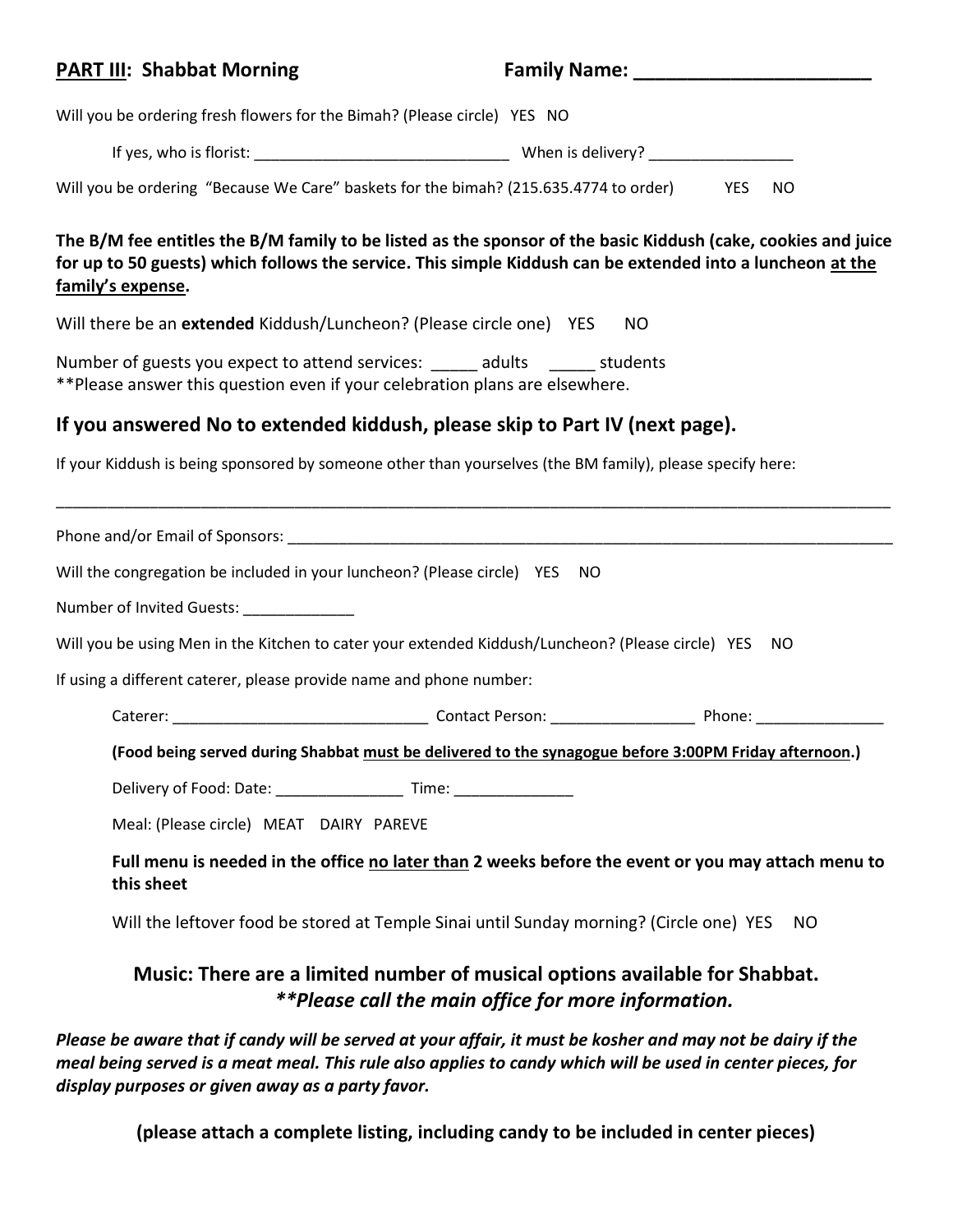# **Part IV: Saturday Evening Event**

Please be aware that no Saturday evening celebration can be planned at Temple Sinai without first consulting with the Rabbi regarding a start time. **A copy of your invitation which includes an evening party must be submitted to Rabbi for approval.** This must be done for any Saturday evening celebration at Temple Sinai.

Families celebrating a B/M service which will take place on Shabbat afternoon (as part of a Mincha/Ma'ariv/Havdalah service) are required to host a Saturday evening affair at the synagogue. For these families and for those who elect to have a Saturday evening affair at the synagogue, as well as for those families whose B/M services will take place on a Sunday morning, we ask that you provide the following information:

# **Will you be hosting an evening event at Temple Sinai? (Circle one) YES NO**

#### **What locations do you need for your main event ? (Circle all rooms that you would like to use)**

|                       | Auditoriums 1 2 3 Main Hallway (between Sanctuary/Auditoriums) Conference Room                       |  |
|-----------------------|------------------------------------------------------------------------------------------------------|--|
|                       | Do you need additional space for your event? (Circle one) YES NO __________________________________  |  |
|                       | Where will the children be? (Circle one) IN SPACE WITH ADULTS OTHER ________________________________ |  |
|                       | Will there be special activities for the children? (Circle one) YES NO                               |  |
|                       |                                                                                                      |  |
|                       | Number of Guests expected: Adults: _______________ Children: _______________ Total: _______________  |  |
|                       |                                                                                                      |  |
|                       |                                                                                                      |  |
|                       |                                                                                                      |  |
| <b>Entertainment:</b> |                                                                                                      |  |
|                       |                                                                                                      |  |
|                       |                                                                                                      |  |

### **Will you be Draping? YES NO**

If yes, please know that plans must be approved by the Executive Director well in advance.

#### **Are you renting chairs, tables, stools for your event? YES NO**

The delivery, storage & setup of these items can be difficult to accommodate. ANY arrangement for this type of rental/delivery MUST BE reviewed by the Executive Director, a minimum of 90 days in advance of delivery and is subject to the Executive Director's approval.